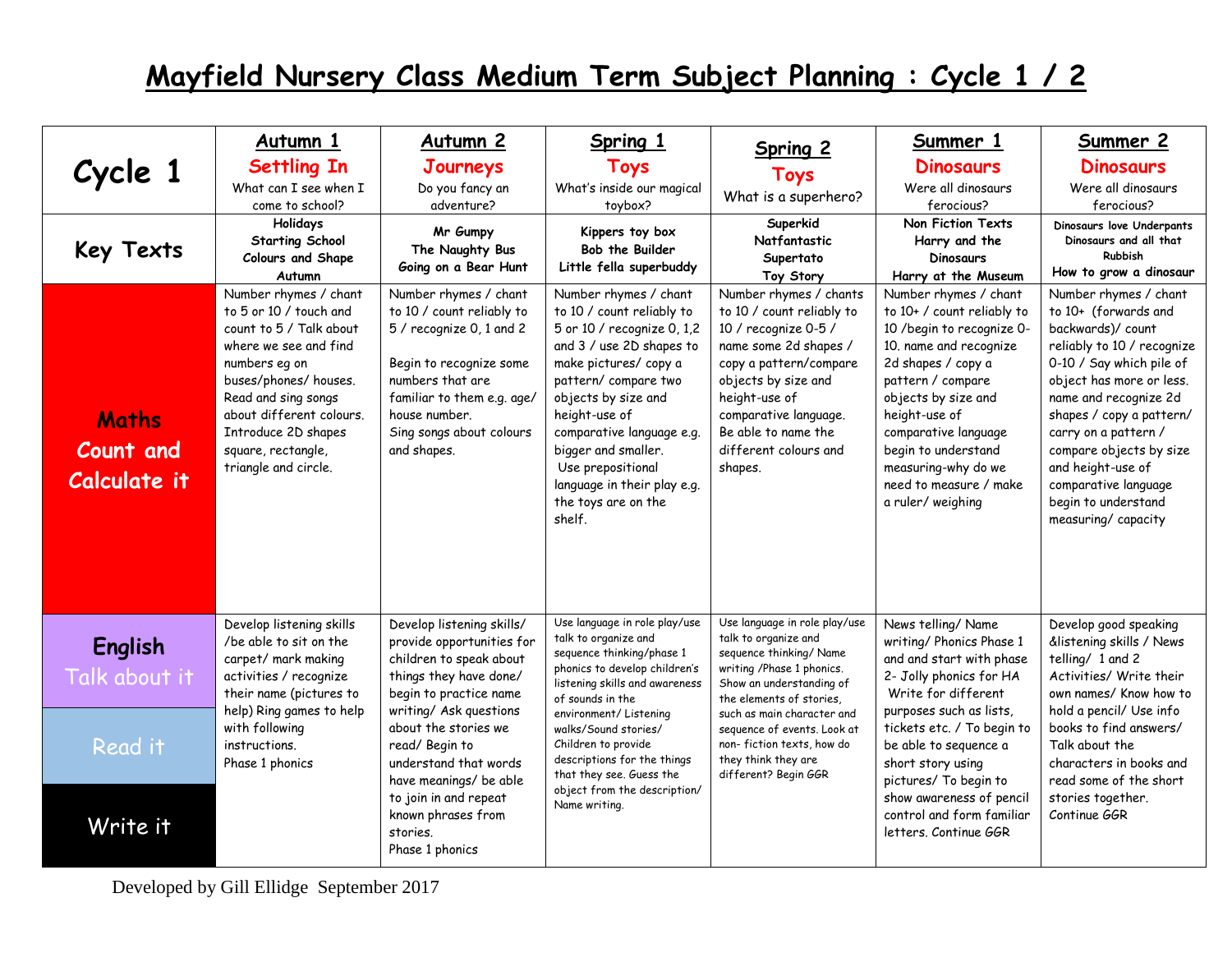| Science (TW)<br>Explore it                  | Investigation activities set out on finding out table /<br>exploring outside / Seasonal Activities-- autumn walk<br>/ leaf man / signs of winter / floating and sinking<br>Forest School                                                                             | Investigation activities set out on finding out table /<br>exploring outside / Seasonal Activities-- spring walk /<br>signs of spring / sort toys by category / look at walls<br>in the playground-look at the brick patterns-make<br>your own./observe moving toys-how do they move /<br>test cars on ramps-how can we make them travel<br>further / push and pull /look at chicks, minibeasts-<br>caterpillar and frog life cycle<br>Forest School | Investigation activities set out on finding out table /<br>exploring outside / Seasonal Activities-- summer walk<br>/ signs of summer / sort dinosaurs by land, sea, meat,<br>plant eaters / find out the names of dinosaurs/find<br>out facts about dinosaurs/look at fossils/eco issues<br>through 'Dinosaurs and all that rubbish'<br>Forest School |  |  |
|---------------------------------------------|----------------------------------------------------------------------------------------------------------------------------------------------------------------------------------------------------------------------------------------------------------------------|------------------------------------------------------------------------------------------------------------------------------------------------------------------------------------------------------------------------------------------------------------------------------------------------------------------------------------------------------------------------------------------------------------------------------------------------------|--------------------------------------------------------------------------------------------------------------------------------------------------------------------------------------------------------------------------------------------------------------------------------------------------------------------------------------------------------|--|--|
| <b>R.S. / PSE</b><br>Understand it          | CELEBRATIONS ACROSS THE<br><b>YEAR-see RE plans</b><br>Divali /Jewish New Year / Christmas                                                                                                                                                                           | SPECIAL BOOKS AND PLACES<br>-see RE plans<br>Chinese New Year / Passover / Easter                                                                                                                                                                                                                                                                                                                                                                    | HOW I FEEL AND WHAT MAKES<br>ME FEEL SPECIAL-see RE plans                                                                                                                                                                                                                                                                                              |  |  |
| History (TW)<br>Explore it                  | Look at transport past and present                                                                                                                                                                                                                                   | Toys Sort toys into old and new<br>What did my grandma and grandad play with?                                                                                                                                                                                                                                                                                                                                                                        | <b>Dinosaurs</b> when did dinosaurs arrive/ how/ when<br>did they die out/how/fossils /                                                                                                                                                                                                                                                                |  |  |
| Geography (TW)<br>Explore it                | Journeys where did you go on holiday / globe /<br>maps / road safety / where do you live-map of how<br>you get to school / class address book / local<br>environment-likes and dislikes                                                                              | Toys look at toys from around the world-how are<br>they different from our toys-find the countries they<br>come from on a globe.                                                                                                                                                                                                                                                                                                                     | Make a map of Dinosaur land / create different<br>environments for them to live in / eco issues through<br>'Dinosaurs and all that rubbish' /                                                                                                                                                                                                          |  |  |
| D.T. (EAD)                                  | Origami boats & planes / construct a vehicle / make a<br>magic bed                                                                                                                                                                                                   | Design and make a superhero and a book mark-<br>provide examples and resources to create their own /<br>Make sock puppets-what's the best material to use?                                                                                                                                                                                                                                                                                           | Make a fossil-Dinosaur man visit / make 3d dinosaur<br>models / Dinosaur split pin eggs / Homes for<br>dinosaurs / skeleton dinosaurs                                                                                                                                                                                                                  |  |  |
| Create it                                   | Workshop Friday-children have the opportunity to make and build using recycled materials each week.                                                                                                                                                                  |                                                                                                                                                                                                                                                                                                                                                                                                                                                      |                                                                                                                                                                                                                                                                                                                                                        |  |  |
| I.C.T. (TW)<br>Explore it                   | Be aware of everyday technology and how<br>it helps us.<br>Programmable toys                                                                                                                                                                                         | Little Animal Activity Centre<br>Use of paint programme<br>Use of comic maker to tie in with toy story                                                                                                                                                                                                                                                                                                                                               | Use of Bee Bots / programmable<br>toys<br>Computer suite in school                                                                                                                                                                                                                                                                                     |  |  |
| P.D.<br><b>Get Active</b>                   | Be able to use the outdoor area appropriately and<br>safely / awareness of space for them and others /<br>hand eye activities / gross and fine motor activities<br>/gross motor movements to develop readiness for<br>pencil skills<br>P.E. session with Mark Holmes | Be able to use the outdoor area appropriately and<br>safely / awareness of space for them and others /<br>hand eye activities / gross and fine motor activities-<br>mini sand activities/use of pincers/ playing<br>traditional ring games<br>P.E. session with Mark Holmes                                                                                                                                                                          | Be able to use the outdoor area appropriately and<br>safely / awareness of space for them and others /<br>hand eye activities / gross and fine motor activities/<br>team games<br>P.E. session with Mark Holmes                                                                                                                                        |  |  |
| <b>Creative/Music</b><br>(EAD)<br>Create it | Opportunities to : paint / print / collage / draw /<br>observational work / bubble printing / role play-home<br>corner & nativity scene / music delivered by Music<br>Centre<br>Activities mainly based around topic                                                 | Opportunities to : paint / print / collage / draw /<br>observational work / bubble printing / role play-home<br>corner & fancy dress shop / music delivered by Music<br>Centre /<br>Activities mainly based around topic                                                                                                                                                                                                                             | Opportunities to : paint / print / collage / draw /<br>observational work / bubble printing / role play-home<br>corner & dinosaur museum / music delivered by Music<br>Centre<br>Activities mainly based around topic                                                                                                                                  |  |  |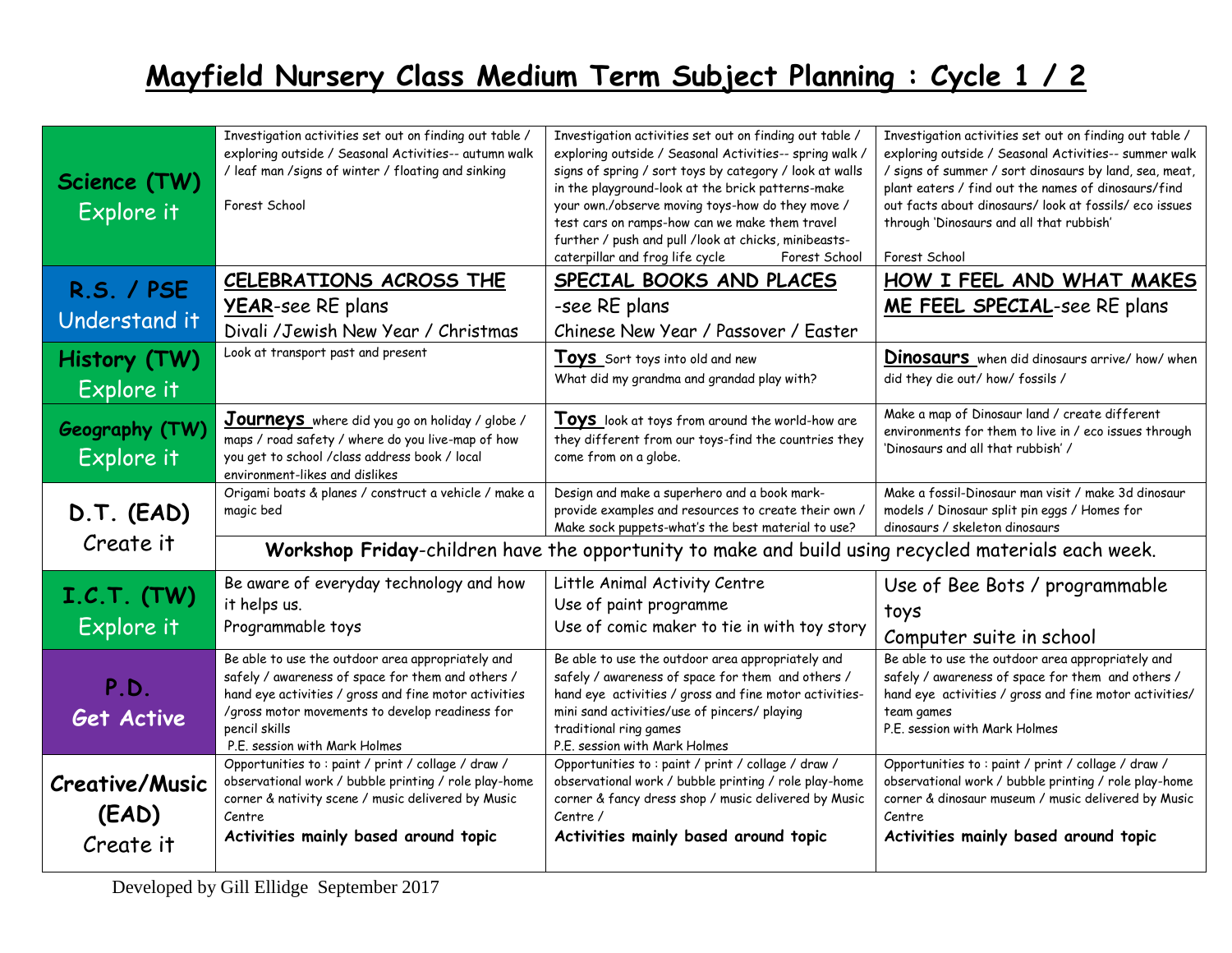|                                            | Autumn 1                                                                                                                                                                                                                                                              | Autumn 2                                                                                                                                                                                                                | Spring 1                                                                                                                                                                                                                                                                                                                                      | Spring 2                                                                                                                                                                                                                                                        | Summer 1                                                                                                                                                                                                                                                                                                           | Summer 2                                                                                                                                                                                                                                                                                                                                                   |
|--------------------------------------------|-----------------------------------------------------------------------------------------------------------------------------------------------------------------------------------------------------------------------------------------------------------------------|-------------------------------------------------------------------------------------------------------------------------------------------------------------------------------------------------------------------------|-----------------------------------------------------------------------------------------------------------------------------------------------------------------------------------------------------------------------------------------------------------------------------------------------------------------------------------------------|-----------------------------------------------------------------------------------------------------------------------------------------------------------------------------------------------------------------------------------------------------------------|--------------------------------------------------------------------------------------------------------------------------------------------------------------------------------------------------------------------------------------------------------------------------------------------------------------------|------------------------------------------------------------------------------------------------------------------------------------------------------------------------------------------------------------------------------------------------------------------------------------------------------------------------------------------------------------|
| Cycle 2                                    | <b>Settling In</b>                                                                                                                                                                                                                                                    | <b>Space</b>                                                                                                                                                                                                            | Growth                                                                                                                                                                                                                                                                                                                                        | Growth                                                                                                                                                                                                                                                          | Sea-side                                                                                                                                                                                                                                                                                                           | Sea-side                                                                                                                                                                                                                                                                                                                                                   |
|                                            | What can I see when I<br>come to school?                                                                                                                                                                                                                              | What would it be like to<br>be an astronaut?                                                                                                                                                                            | How does your garden<br>grow?                                                                                                                                                                                                                                                                                                                 | How does your garden<br>grow?                                                                                                                                                                                                                                   | What was the sea-side like for<br>my Grandma and Grandad?                                                                                                                                                                                                                                                          | What's that commotion<br>in the Ocean?                                                                                                                                                                                                                                                                                                                     |
| <b>Key Texts</b>                           | <b>Holidays</b><br><b>Starting School</b><br>Colours and Shape<br>Autumn                                                                                                                                                                                              | Bob the man on the<br>Moon<br>How to catch a star<br>A Grand Day Out<br>Aliens love Underpants                                                                                                                          | Just So<br>What do you want to<br>be?<br>Very Hungry Caterpillar<br>Caterpillar to Butterfly                                                                                                                                                                                                                                                  | <b>Tadpoles Promise</b><br>Tale of a Tadpole<br>Jack and the Beanstalk<br><b>Big Yellow Sunflower</b>                                                                                                                                                           | We love the sea-side<br>On the Beach<br>Magic Beach<br><b>Rainbow Fish</b>                                                                                                                                                                                                                                         | Smiley Shark etc<br>Non fiction texts<br>Gilbert stories<br>Dougals deep sea diary                                                                                                                                                                                                                                                                         |
| <b>Maths</b><br>Count and<br>Calculate it  | Number rhymes / chant<br>to 5 or 10 / touch and<br>count to 5 / Talk about<br>where we see and find<br>numbers eq on<br>buses/phones/ houses.<br>Read and sing songs<br>about different colours.<br>Introduce 2D shapes<br>square, rectangle,<br>triangle and circle. | Number rhymes / chant<br>to 10 / count reliably to<br>5 / recognize 0, 1 and 2<br>Begin to recognize some<br>numbers that are<br>familiar to them e.g. age/<br>house number.<br>Sing songs about colours<br>and shapes. | Number rhymes / chant<br>to 10 / count reliably to<br>5 or 10 / recognize 0, 1,2<br>and 3 / use 2D shapes to<br>make pictures/ copy a<br>pattern/compare two<br>objects by size and<br>height-use of<br>comparative language e.g.<br>bigger and smaller.<br>Use prepositional<br>language in their play e.g.<br>the toys are on the<br>shelf. | Number rhymes / chants<br>to 10 / count reliably to<br>10 / recognize 0-5 /<br>name some 2d shapes /<br>copy a pattern/compare<br>objects by size and<br>height-use of<br>comparative language.<br>Be able to name the<br>different colours and<br>shapes.      | Number rhymes / chant<br>to 10+ / count reliably to<br>10 / begin to recognize 0-<br>10. name and recognize<br>2d shapes / copy a<br>pattern / compare<br>objects by size and<br>height-use of<br>comparative language<br>begin to understand<br>measuring-why do we<br>need to measure / make<br>a ruler/weighing | Number rhymes / chant<br>to 10+ (forwards and<br>backwards)/ count<br>reliably to 10 / recognize<br>0-10 / Say which pile of<br>object has more or less.<br>name and recognize 2d<br>shapes / copy a pattern/<br>carry on a pattern /<br>compare objects by size<br>and height-use of<br>comparative language<br>begin to understand<br>measuring/capacity |
| <b>English</b><br>Talk about it<br>Read it | Develop listening skills<br>/be able to sit on the<br>carpet/ mark making<br>activities / recognize<br>their name (pictures to<br>help) Ring games to help<br>with following<br>instructions.                                                                         | Develop listening skills/<br>provide opportunities for<br>children to speak about<br>things they have done/<br>begin to practice name<br>writing/ Ask questions<br>about the stories we<br>read/Begin to                | Use language in role play/use<br>talk to organize and<br>sequence thinking/phase 1<br>phonics to develop children's<br>listening skills and awareness<br>of sounds in the<br>environment/Listening<br>walks/Sound stories/<br>Children to provide                                                                                             | Use language in role play/use<br>talk to organize and<br>sequence thinking/ Name<br>writing /Phase 1 phonics.<br>Show an understanding of<br>the elements of stories.<br>such as main character and<br>sequence of events. Look at<br>non-fiction texts, how do | News telling/ Name<br>writing/ Phonics Phase 1<br>and and start with phase<br>2- Jolly phonics for HA<br>Write for different<br>purposes such as lists,<br>tickets etc. / To begin to<br>be able to sequence a                                                                                                     | Develop good speaking<br>&listening skills / News<br>telling/ 1 and 2<br>Activities/ Write their<br>own names/ Know how to<br>hold a pencil/ Use info<br>books to find answers/<br>Talk about the                                                                                                                                                          |
| Write it                                   | Phase 1 phonics                                                                                                                                                                                                                                                       | understand that words<br>have meanings/ be able<br>to join in and repeat<br>known phrases from<br>stories. Phase 1 phonics                                                                                              | descriptions for the things<br>that they see. Guess the<br>object from the description/<br>Name writing.                                                                                                                                                                                                                                      | they think they are<br>different? Begin GGR                                                                                                                                                                                                                     | short story using<br>pictures/ To begin to<br>show awareness of pencil<br>control and form familiar<br>letters. Continue GGR                                                                                                                                                                                       | characters in books and<br>read some of the short<br>stories together.<br>Continue GGR                                                                                                                                                                                                                                                                     |